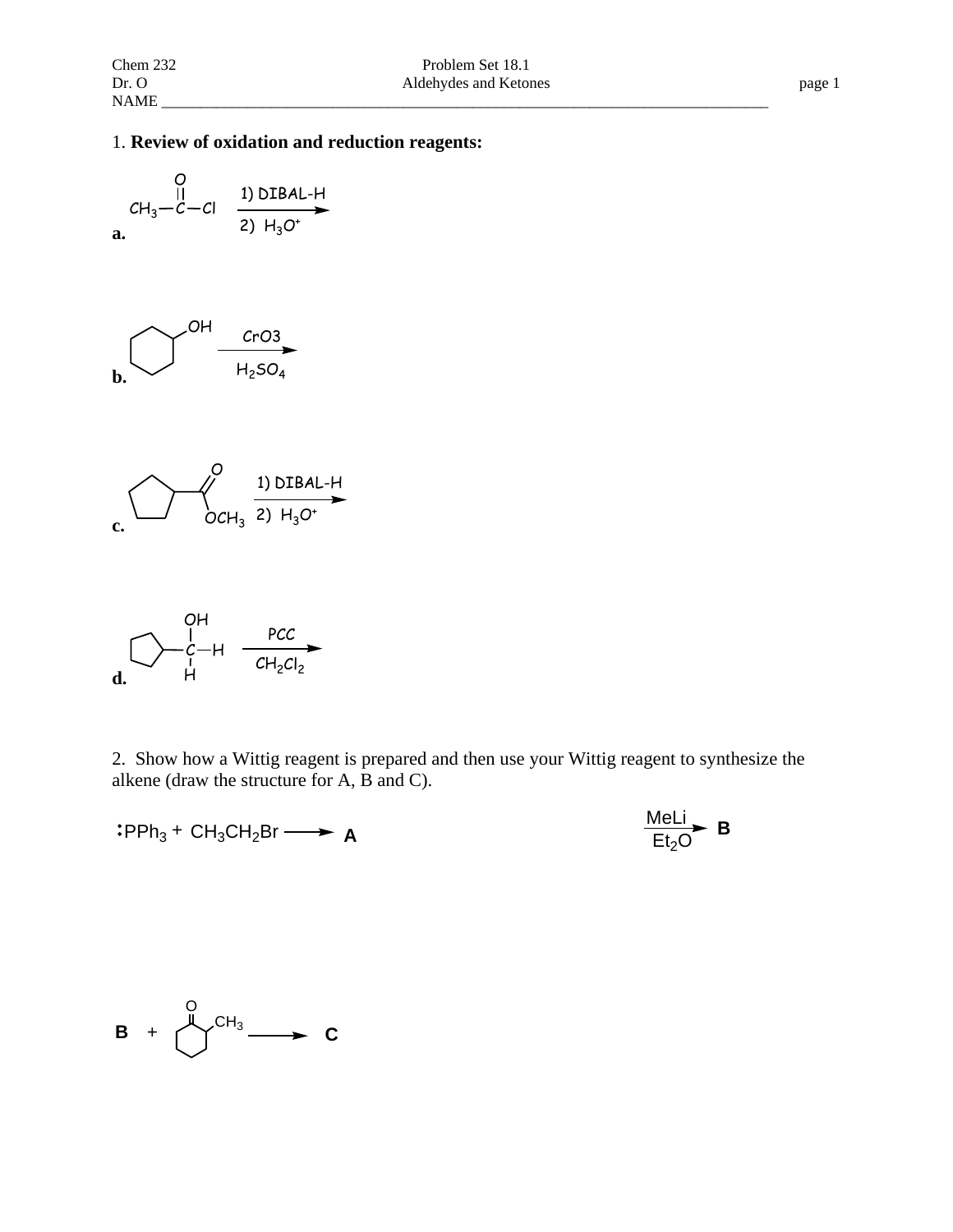3. Draw the product for each step in this short synthesis:



4. Show which reagents are needed to convert 1,3-dithiane to the ketone:



5. Write the correct reagents over reaction arrow and draw the structure of the intermediate: